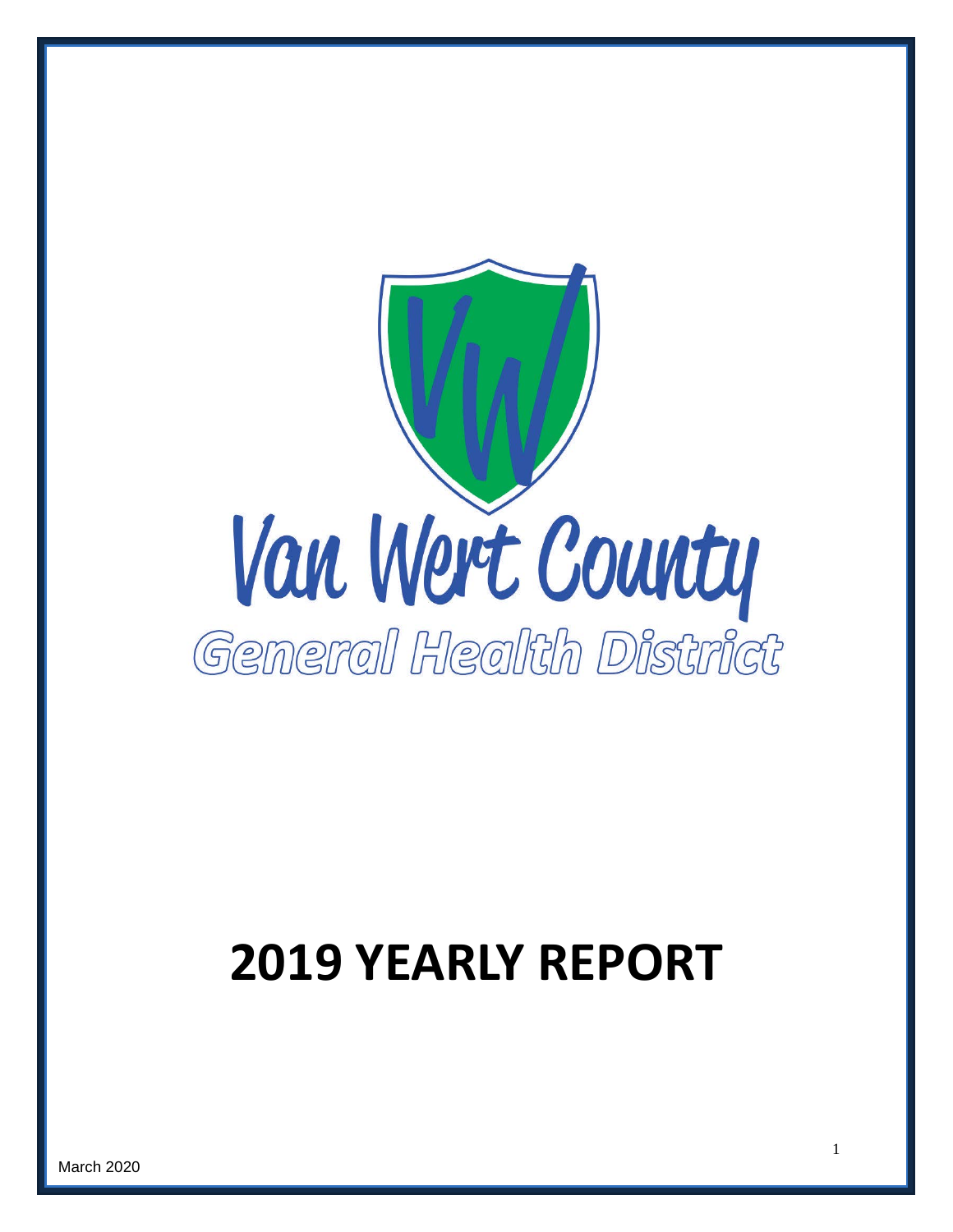#### **MISSION STATEMENT**

*The overall mission of the Van Wert County General Health District is to promote and to protect the health and well-being of the community.*

### **VISION STATEMENT**

*The Van Wert County General Health District will lead the way in protecting and improving the health of the residents of our community by serving as the most reliable source of public health services and information*.

# **VAN WERT COUNTY DISTRICT BOARD OF HEALTH MEMBERS**

**Paul Svabik, President**

Appointed February 1988 ◊ Term Expires April 2022

**Randy Myers, Vice-President**

Appointed April 2009 ◊ Term Expires April 2021

#### **Brian Greve**

Appointed April 2013 ◊ Term Expires April 2023

**Dr. Thomas Conte** Appointed April 2016 ◊ Term Expires April 2024

#### **Laura Metzger**

Appointed Sept 2019 ◊ Term Expires April 2025

### *Serving more than 28,000 residents, including:*

Convoy, Elgin, Harrison Township, Hoaglin Township, Jackson Township, Jennings Township, Liberty Township, Middle Point, Ohio City, Pleasant Township, Ridge Township, Scott, Tully Township, Union Township, Van Wert, Venedocia, Washington Township, Willshire, Willshire Township, Wren, and York Township.

# **HEALTH DEPARTMENT STAFF**

#### **HEALTH COMMISSIONER/MEDICAL DIRECTOR**

Paul A. Kalogerou, MD

#### **PUBLIC HEALTH NURSES**

Kathy Will, RN, DON Linda Bissonette, RN Nikki Kuhlman, RN Samantha Ball, RN

#### **HELP ME GROW SUPERVISOR**

Cheryl Stauffer, MSW

#### **EMERGENCY PREPAREDNESS COORDINATOR**

Ruth Gerding, RN, MPH

#### **ENVIRONMENTAL HEALTH**

Britt Menchhofer, RS Kelly Freewalt, RS

#### **VITAL STATISTICS/ADMINSTRATIVE**

Susie Isenbarger, Registrar Mackinzy Peterson BS, Clerk Abigail Lopshire, Temporary Clerk Jeanette Ford MSOP, BS, Administrator

A  $HUGE$  thank you to the staff for their hard work, the Board of Health for their service and the District Advisory Council for their continuous support!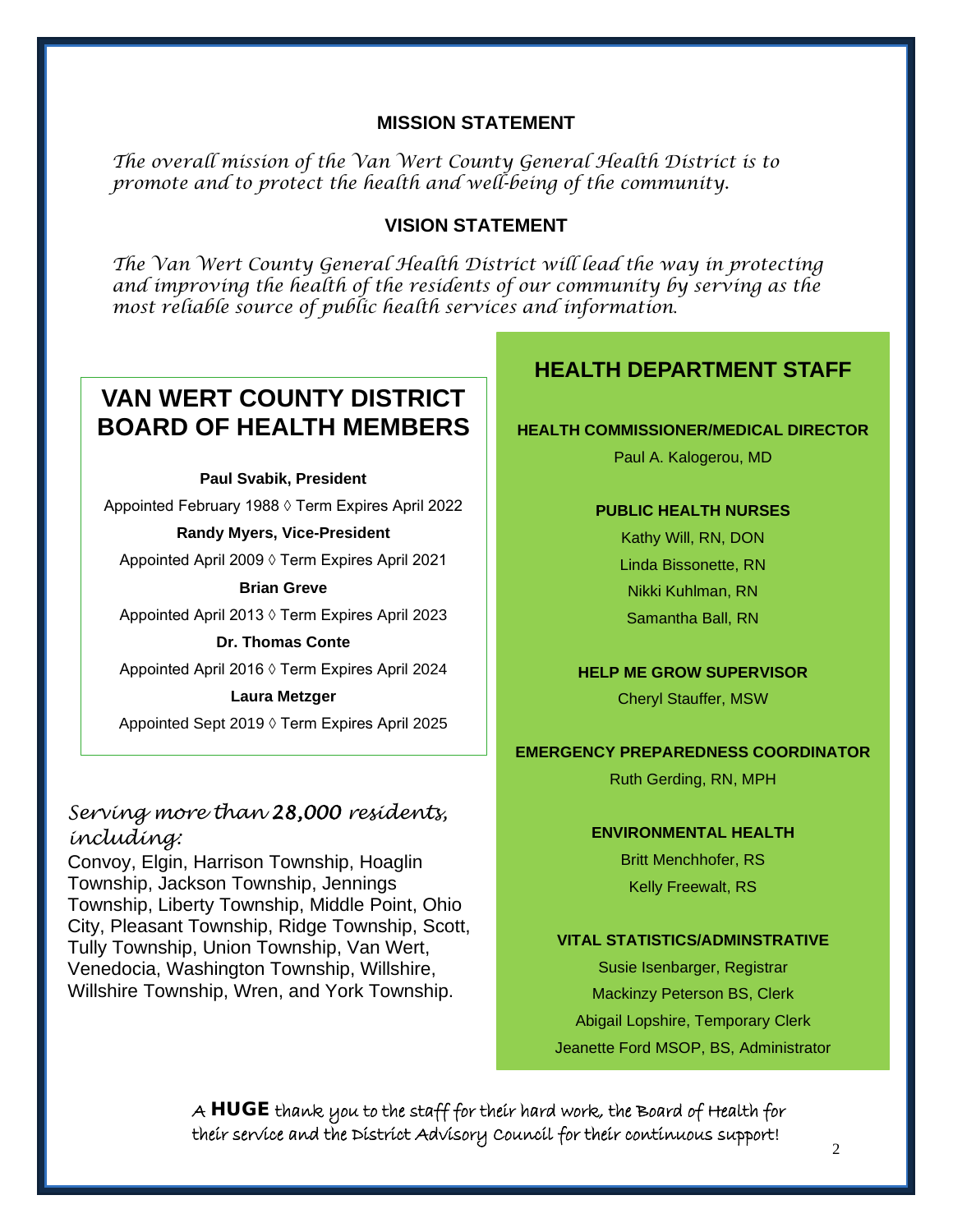**From The Health Commissioner………………**



**Our Van Wert County Health Department and Board of Health welcome the District Advisory Council and appreciate your attendance. We respect the privilege and responsibility to promote and to protect the health and well-being of our community, to empower the public to make responsible healthcare decisions, to keep our environment safe, and to remain prepared for any public health threat.**

**Our department is composed of our Nursing Division, Public Health Preparedness/Emergency Response Division, Environmental Health Division, Vital Statistics Division, and our Administrative Staff Division.**

**Our Nursing Division continue to provide services to ensure the health and safety of Van Wert County. Our nurses immunize and educate the public regarding health issues, identify health concerns, monitor health status, and develop partnerships with the local hospital and state agencies to identify and to solve** 

**problems. Our department continues to participate in a grant with area law enforcement officials to provide reversal medication for drug overdose cases.**

**Nursing collaborates with our Public Health Emergency Preparedness Coordinator and community partners and the Ohio Department of Health for preparing against catastrophic occurrences.**

**Our Nursing Division, under the guidance of Director of Nursing, Kathy Will, RN has participated with other community partners to create a Community Health Improvement Plan and Strategic Plan. Nursing also provides services for Children with Medical Disabilities, the "Help Me Grow" program which provides services to underserved parents and newborns, LEAD case investigations, Sudden Infant Death Syndrome counseling, Child Fatality Review, and Obesity.** 

**Our Public Health Preparedness/Emergency Response Division, led by Ruth Gerding, RN, prepares our department in collaboration with community partners and the Ohio Department of Health against potential infectious disease outbreaks, bioterrorism, and any other public health threats. Emergency Response Plans, including Pandemic Influenza and County Mass Fatalities Plans, continue to be updated. Our department, along with community partners, participates in drills to remain prepared.**

**Our Environmental Health Division, under the leadership of Director of Environmental Health, Britt Menchhofer, RS, monitors and inspects food establishments, solid waste disposal facilities, manufactured home parks, campgrounds, schools, public pools, and body piercing and tattoo facilities, and also performs rabies investigations.** 

**Our Administrative Staff Division facilitates effective communication between the clerical and nursing divisions. Our Health Department Administrator, Jeanette Ford, MSOP, BS, RRT, has effectively integrated the clerical and clinical staff, improved the billing process, built strong relationships with our board, community partners, and regional health departments, and continues to contribute a major role with our health department's intent to become accredited and continues to communicate regularly with the county and board regarding the fiscal accountability of the organization. The clerical staff continues to compassionately and professionally greet the public. Making certain that a client's visit remains a productive and satisfying experience remains a priority for the clerical and clinical teams. By accepting private insurance for the past several years, in addition to Medicare/Medicaid billing, our department has expanded the community's access to our clinics for their immunization needs.**

**The Ohio Department of Health is requiring all Local Health Departments to become accredited. The Accreditation status ensures that Health Department standards maintain consistency with nationally recognized guidelines, including continuous quality improvement. Our department continues the process of Accreditation and has an active Quality Improvement Plan. Our department has had a major role in the Van Wert County Health Collaborative group in planning and formulating the Community Health Assessment. Strategic health priorities including obesity and behavioral health have been identified for the Community Health Improvement Plan. A site visit by a Public Health Accreditation Board team is scheduled for the end of May 2020.** 

**We encourage you to review the 2019 yearly report of our health department contribution to Van Wert County. The goals of our department remain the prevention of disease and the promotion and protection of the health of our community.**

**Public health funding continues to be limited and our local health department has been affected. The Van Wert County District Advisory Council's continued support is very much appreciated.**

**Our department understands that we are public servants. We continue to work closely with the Board of Health to maintain a fiscally responsible budget to ensure that our tax dollars remain efficiently and effectively utilized.**

**Respectfully,**

**Paul A. Kalogerou, MD Health Commissioner/Medical Director**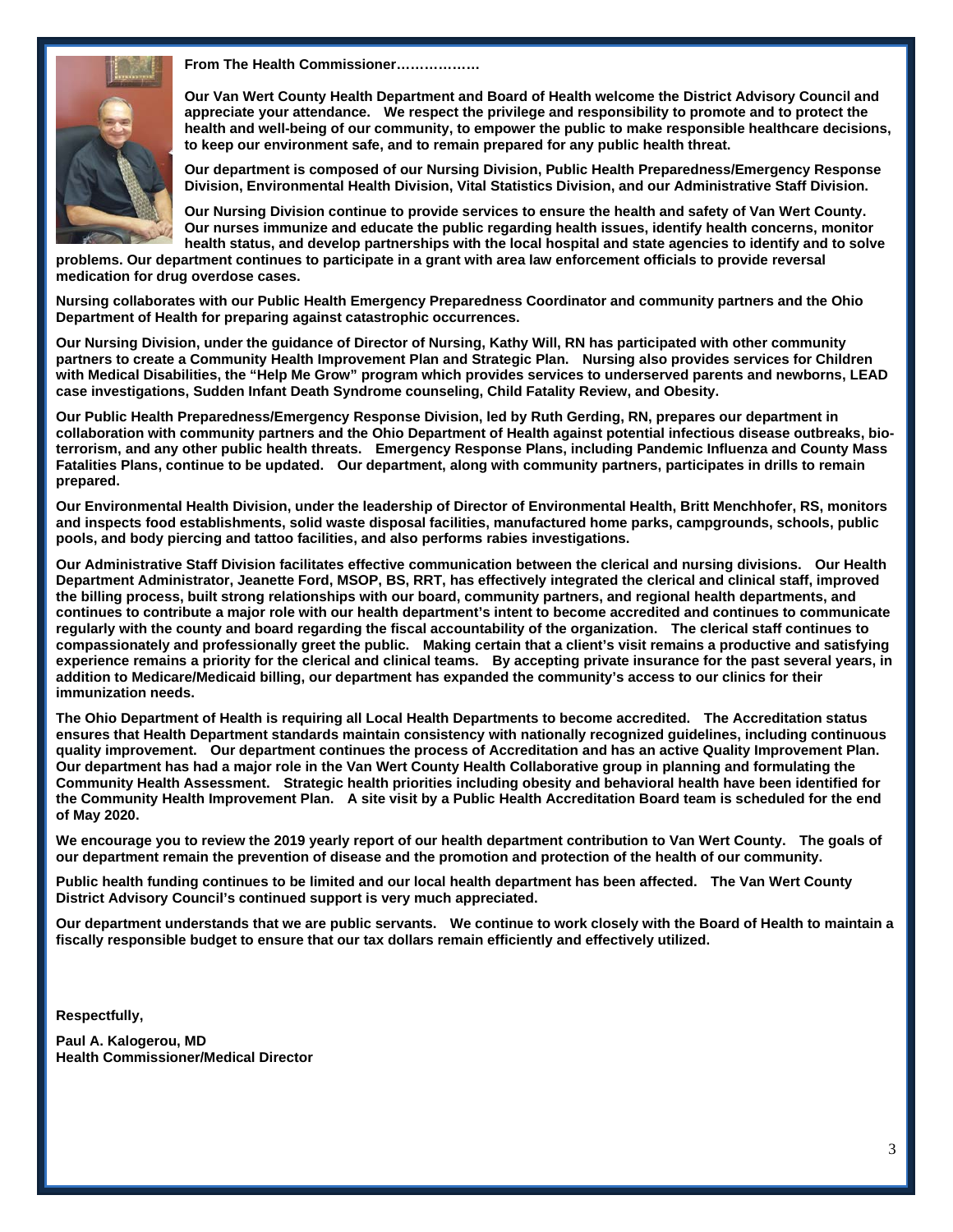# **Maintaining Financial Stability**



# **Strategic Plan 2018-2020**

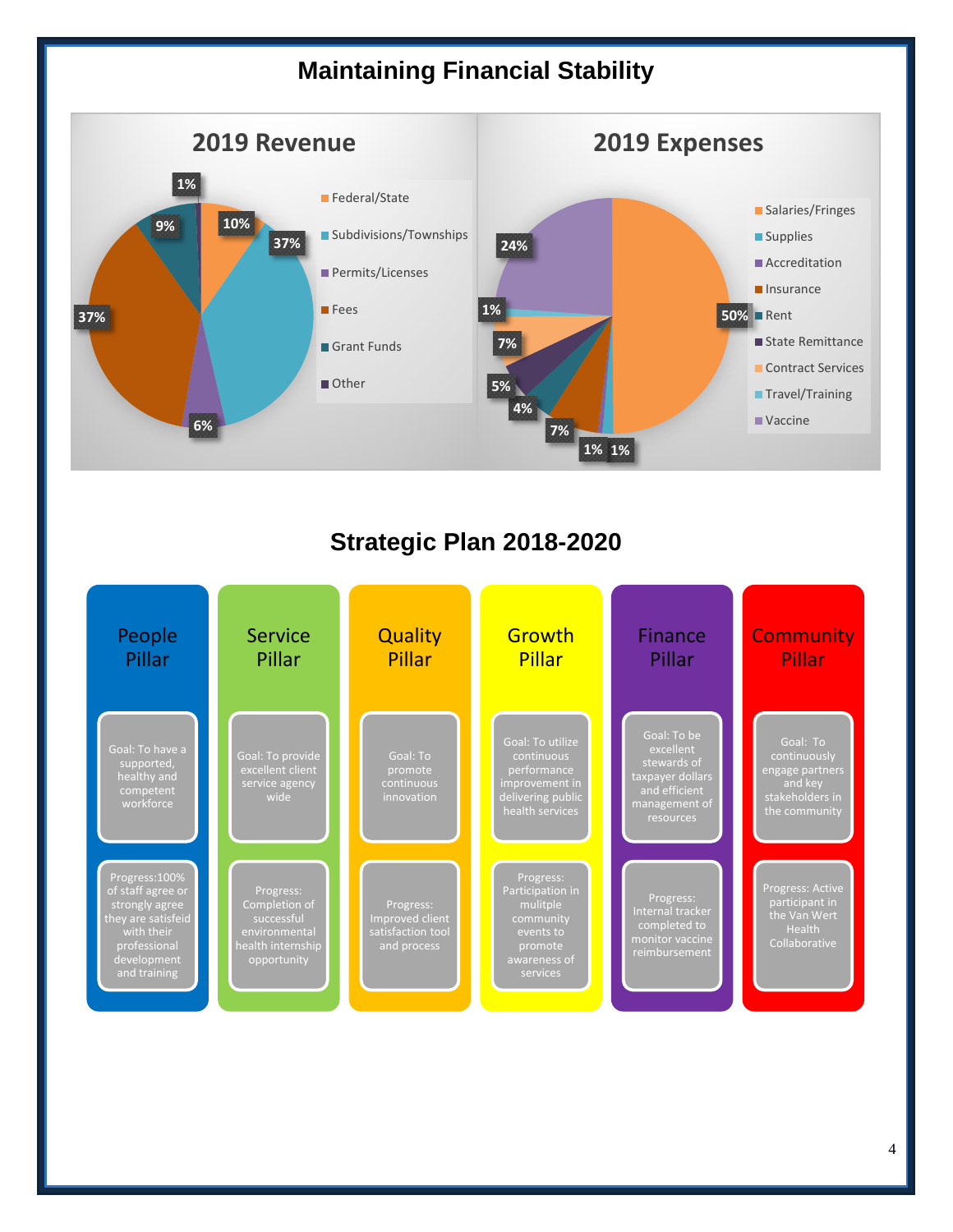# **Accreditation**

Van Wert County General Health District continues to strive toward accreditation. The department completed submission of documentation to the PHAB (Public Health Accreditation Board) in September 2019. This was a daunting process of over 300 documents and cover pages covering 12 domains. The next step in the accreditation process will be the site visit team review of the documents and then the actual site visit. The site visit will consist of three site visitors from PHAB who will be in the health department for 2 days. They will meet with all staff, board members, and community members to gain a full view of the operations and success of the organization. The health department anticipates this entire process will be completed in summer 2020.

# **Environmental Health**

| <b>Licensing Programs</b>                         | <b>Licenses</b> | <b>Inspections</b> |
|---------------------------------------------------|-----------------|--------------------|
| Food Service Operation/Retail Food Establishments | 239             | 451                |
| <b>Schools</b>                                    |                 | 21                 |
| Public Swimming Pools/Spas                        | 8               | 76                 |
| Manufactured Home Parks                           |                 | 8                  |
| Campgrounds                                       | 2               |                    |
| Tattoo & Body Piercing Facilities                 | 4               |                    |
| Solid Waste Facilities                            |                 | h                  |

| <b>Permit Programs</b>     | Permits | Inspections |
|----------------------------|---------|-------------|
| Private Water Systems      | 30      |             |
| Sewage System Installation | 32      |             |
| Septage Hauler Vehicles    | 14      |             |

| <b>Registration Programs</b>    | Registrations |
|---------------------------------|---------------|
| Sewage System Installers        |               |
| Septage Haulers                 |               |
| Sewage System Service Providers |               |



55 Animal Bite **Investigations** 

| <b>Miscellaneous Programs and Services</b>       | Totals |    |
|--------------------------------------------------|--------|----|
| Nuisance Complaint Investigations/Re-inspections |        | 60 |
| Real Estate Well & Septic Inspections            |        | 35 |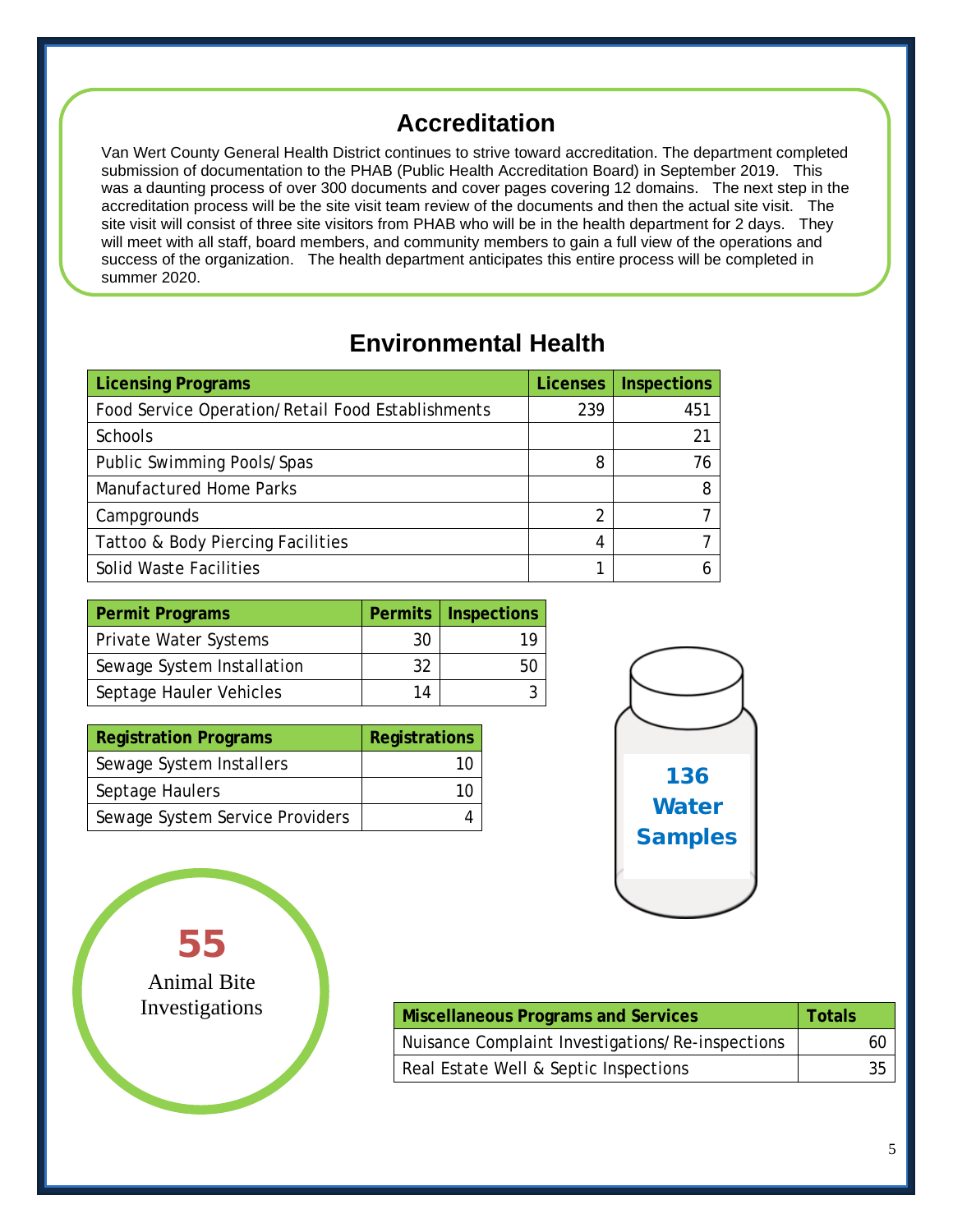

### **Immunization Clinic**

The immunization clinic is open Monday through Friday with various timeslots through the days to accommodate client schedules as well as late clinic hours being offered during each month.



4648 doses of vaccine and TB skin tests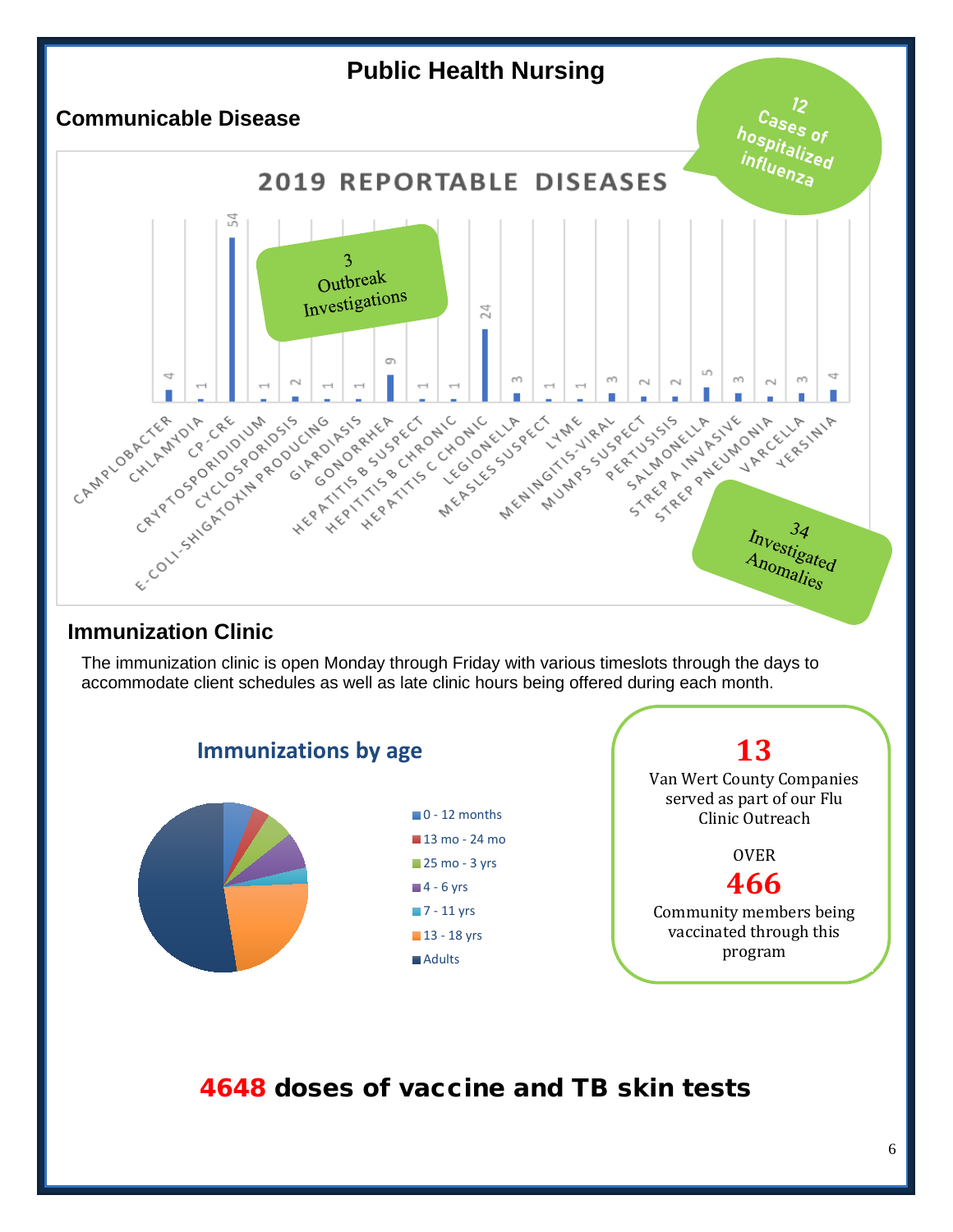### **Children with Medical Handicaps Program**

The Children with Medical Handicaps programs is an ODH program that helps link families of children from birth to age 21 with special healthcare needs with services, diagnostic testing and treatments.



### **Help Me Grow Home Visiting**





The Help Me Grow program is an Ohio Department of Health Sponsored program that is implemented by the Van Wert County Health Department. The program is a voluntary family support program for pregnant women or new parents. Help Me Grow Home Visiting is an evidence-based program that promotes healthy growth and development for babies and young children.

Help Me Grow Home Visiting Program revenue **\$42,416.60** in state funding.

This funding was used to purchase materials, staff training, staff salaries, and HMG Supervisor Contract **Services** 

# **22**

Families in Van Wert County who have been served as part of this program.

Program services including home assessment, parenting tools and tips, cribs, diapers, and access to additional community resources.



Diaper Drive held as part of the Healthy Block Party to collect diaper donations for the Help Me Grow Program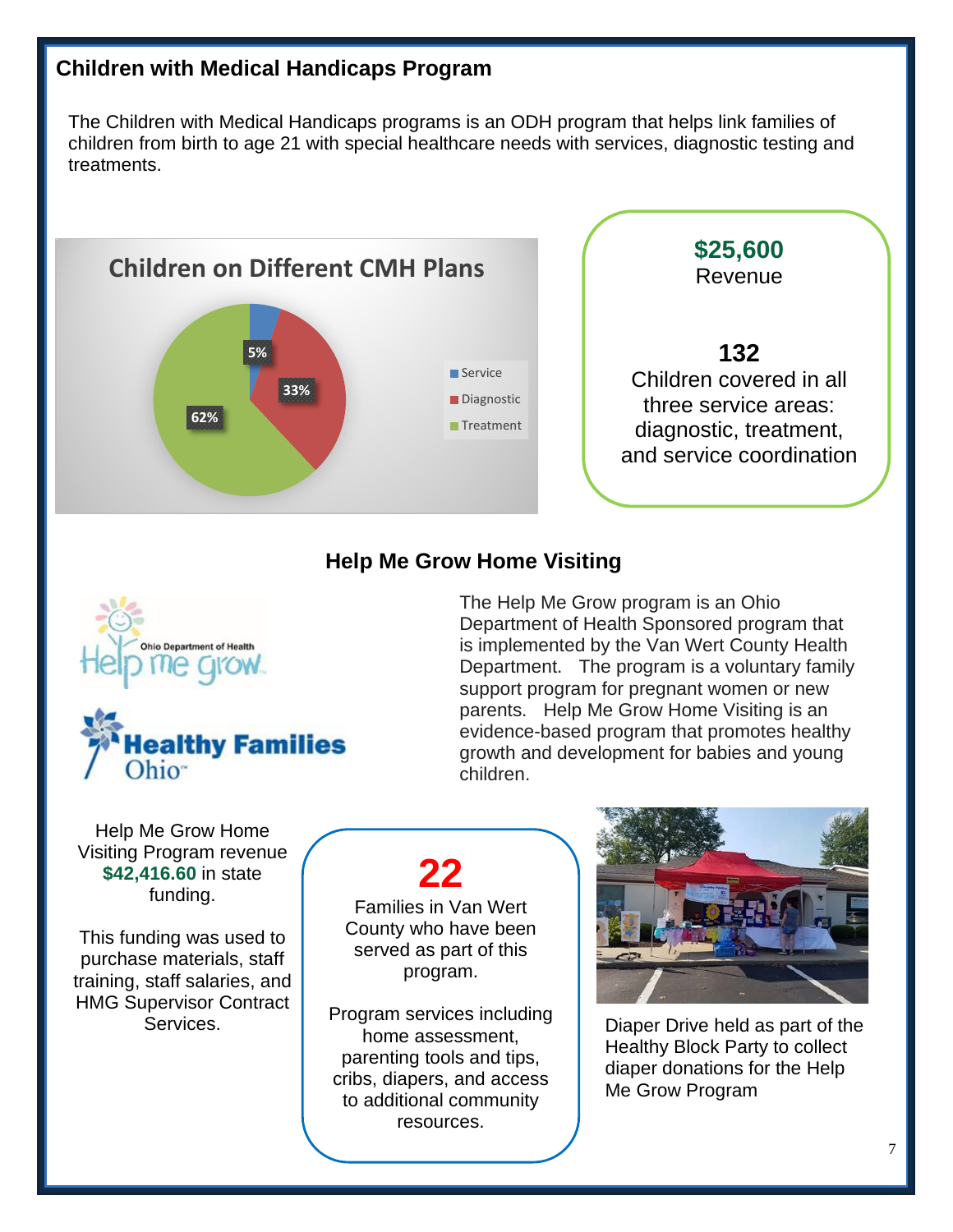

**in 2019**

- 1. Ischemic Heart Disease
- 2. Alzheimer's Disease, Other Diseases of the Heart, Cerebrovascular Diseases
- 3. Chronic Lower Respiratory Diseases
- 4. Cancer (Not specified in another category)
- 5. Diabetes Mellitus
- 6. Cancer of the Trachea, Bronchus, and Lung
- 7. Cancer of the Pancreas
- 8. Cancer of the Colon, Rectum, and Anus
- 9. Hypertension and Hypertensive Renal Disease
- 10.Cancer of the Breast, Cancer of the Prostate, Leukemia